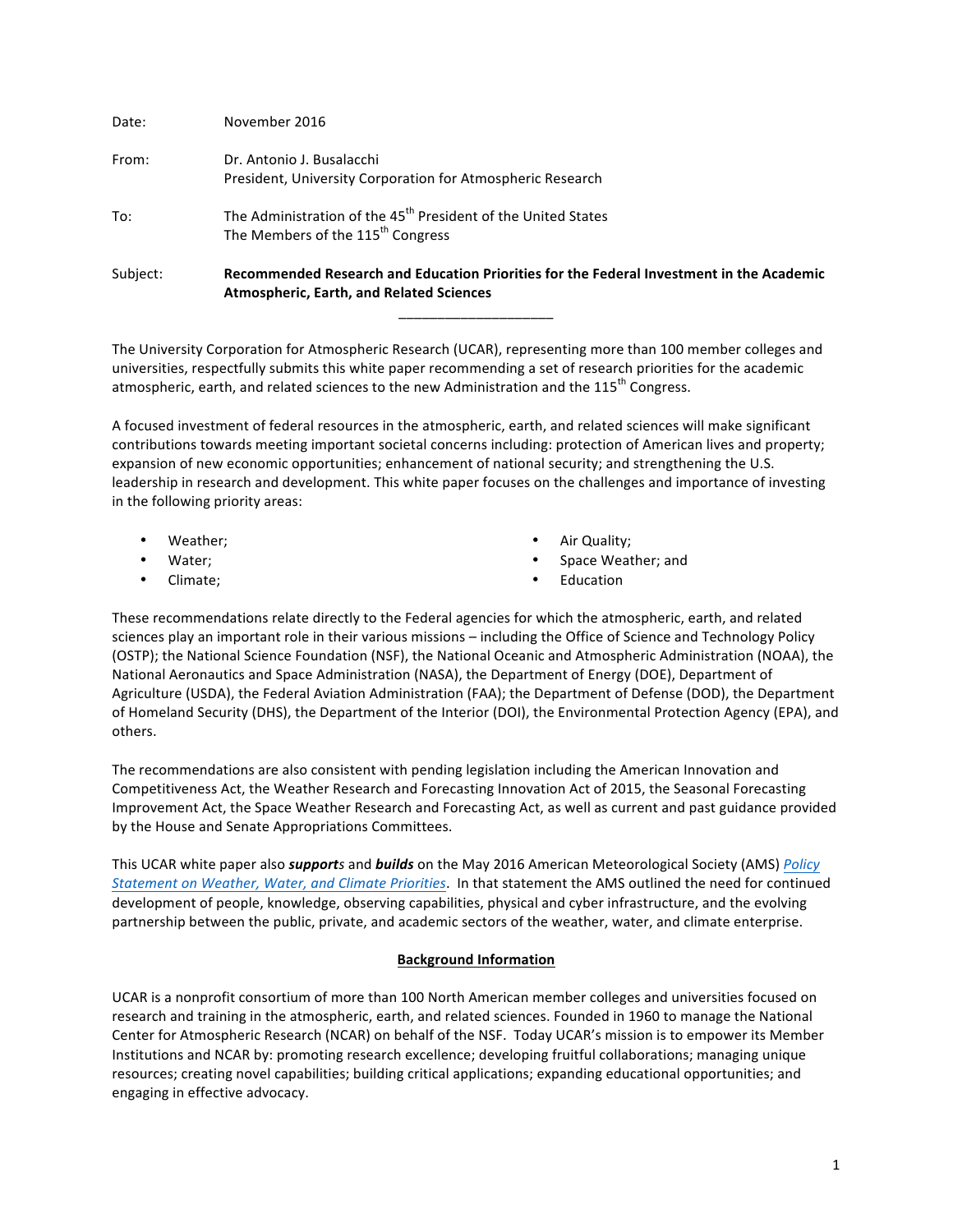NCAR was established as a center of excellence for research and education in the atmospheric sciences; and providing research support, facilities, and services for the atmospheric, earth and related sciences and the wider geosciences community. NCAR is designated as an NSF Federally Funded Research and Development Center (FFRDC) with approximately 750 full-time equivalent staff. The NCAR mission is to understand the behavior of the atmosphere, earth, and related systems; to support, enhance, and extend the capabilities of the university community and the broader science community, nationally and internationally; and to foster the transfer of knowledge and technology for the betterment of life on earth. This mission is accomplished through scientific research; the development, improvement, and operation of a number of facilities; and educational and outreach programs.

In collaboration with the university research and education community, NCAR focuses on fundamental research aimed at improving our ability to predict meteorological, air quality, and space weather hazards and increasing our understanding of the variability in and changes to the earth's climate system at regional and global scales. These research themes are enabled by NCAR-operated facilities such as unique aircraft; petascale supercomputing capabilities; and state-of-the-art community models. Partnerships with researchers in complementary fields, such as hydrology, cryospheric science, oceanography, terrestrial biology, public health and social sciences, broaden NCAR's activities beyond the traditional atmospheric, earth, and related sciences.

UCAR, as the manager of NCAR for NSF, is responsible for:

- Planning, executing, staffing, and managing the NCAR program;
- Providing and maintaining advanced observational, computational, and modeling facilities and services to support the research and education community;
- Operating and maintaining the NCAR buildings and facilities, developing and incorporating new facilities, as appropriate;
- Recruiting, developing and retaining a highly competent and diverse staff;
- Planning for and implementing future initiatives in partnership with UCAR Member institutions and the research and education community;
- Overseeing and sustaining an innovative and vigorous program of basic and applied research in support of the atmospheric, earth, and related sciences.

UCAR believes that in order for the research and education community to contribute both the knowledge and human resources needed by society, it is essential that the NSF, NOAA, NASA and the other related mission agencies receive priority support for their research and education activities as well as the continued improvement of operational programs. In addition, the agencies should be commended for and encouraged to build on their highly collaborative relationships not only within the Federal enterprise, but also with the academic and private sector. 

UCAR provides important scientific support not only for the university based atmospheric, earth, and related sciences community, but also for the agencies with missions that require research, data analysis and management, and training in these disciplines. UCAR endorses a set of core values to ensure the Nation's research and education enterprise remains strong, vital, and productive. These values include:

- Dependence on merit review and the pursuit of objectivity in research;
- The federal investment in research and education should to be broad and inclusive if we are to be successful in the endeavors discussed below; and
- The responsibility of the research and education community to enable the beneficial use of scientific discovery by society.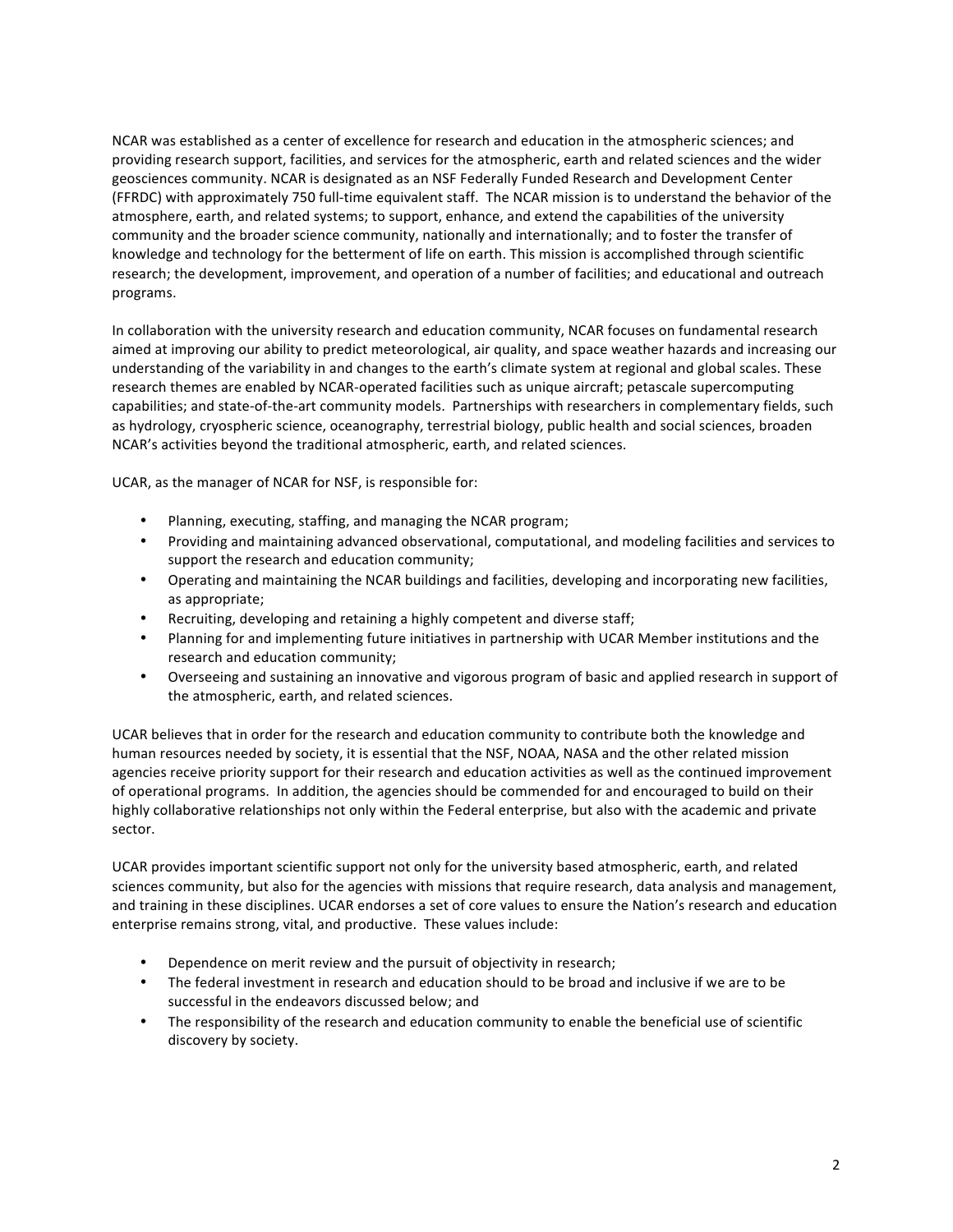## **Recommended Research and Education Priorities for the Academic Atmospheric Earth and Related Sciences**

**WEATHER:** Accurate weather forecasts are critical in providing important information for short term and longer term forecasts as well as early warnings of impending severe weather. The goal of weather prediction is to provide timely and accurate information that will serve to reduce weatherrelated losses, protect life and property, improve public health and safety, support economic prosperity and national security, and improve the quality of life for all citizens.

According to the National Academies, the benefit of investing to improve public weather forecasts and warnings is substantial: the estimated annualized benefit is about \$31.5 billion, compared to the \$5 billion spent annually by the Federal Government for generating the baseline information.

Improvements in short term and seasonal forecasting would benefit society in many ways beyond being better prepared for severe weather events. Weather-related aircraft delays could be reduced which would reduce operational costs for the commercial airline industry. Use of weather information will allow for better options in the decision-making of various stake holders in the transportation sector, such as commuters or tourists, transport infrastructure owners and transport service and maintenance operators. Improved seasonal forecasts would be of value to the agricultural sector of the economy allowing farmers and others to either take full advantage of predicted beneficial weather conditions as well as prepare for forthcoming challenging weather conditions such as drought or flooding.

The United States should unambiguously lead in operational numerical weather prediction and earth observing capabilities yet by some measures, our capabilities lag behind our international competitors. This suggests the U.S. could be mitigating the economic, national security, and public safety implications of severe weather more effectively. The university community is working to develop a better fundamental understanding of the integration of earth system sciences as well as better models (and the computing capabilities needed to use such models) to simulate local, regional, national and

global-scale conditions that impact severe storm development. 

In addition, the university community strongly supports the need for the sophisticated integration of the social sciences in the design and execution of future weather and climate research activities as well as the dissemination of weather and climate relevant information. Such research will enable better predictions of and responses to storms and other forms of severe weather that can reduce loss of life and property, and limit economic damage to areas experiencing severe weather.

Fundamental research and research training, via support provided by the National Science Foundation and, to a more limited extent by other Federal agencies, underpins any meaningful effort to improve the quality of weather forecasts. This includes such areas as: studies of the physics, chemistry, and dynamics of earth's upper and lower atmosphere and its space environment; research on weather and climate processes and variations; and research to understand the natural global cycles of gases and particles in earth's atmosphere.

Given the continuing evolution of the weather enterprise - particularly the significant growth of the private sector's ability to provide unique weather related products and services, and the demise of some observing capabilities, there is a real need for one or more forums that enable public-private sector strategic planning. A valuable contribution would be a National Academies' decadal survey related to weather, involving representatives of the public and private sectors. Such a survey could develop a prioritized set of Federal (domestic and defense related) research and operational priorities for weather research and weather forecasting which should be useful for decision and policy makers in an era of constrained resources.

**WATER:** Water challenges are facing communities and regions across the United States and the world, impacting billions of lives and costing billions of dollars in damages. These challenges are particularly problematic in predominantly poor, minority, or rural communities, where water inequality can go hand-in-hand with socioeconomic inequality. Recent events, including record-breaking drought in the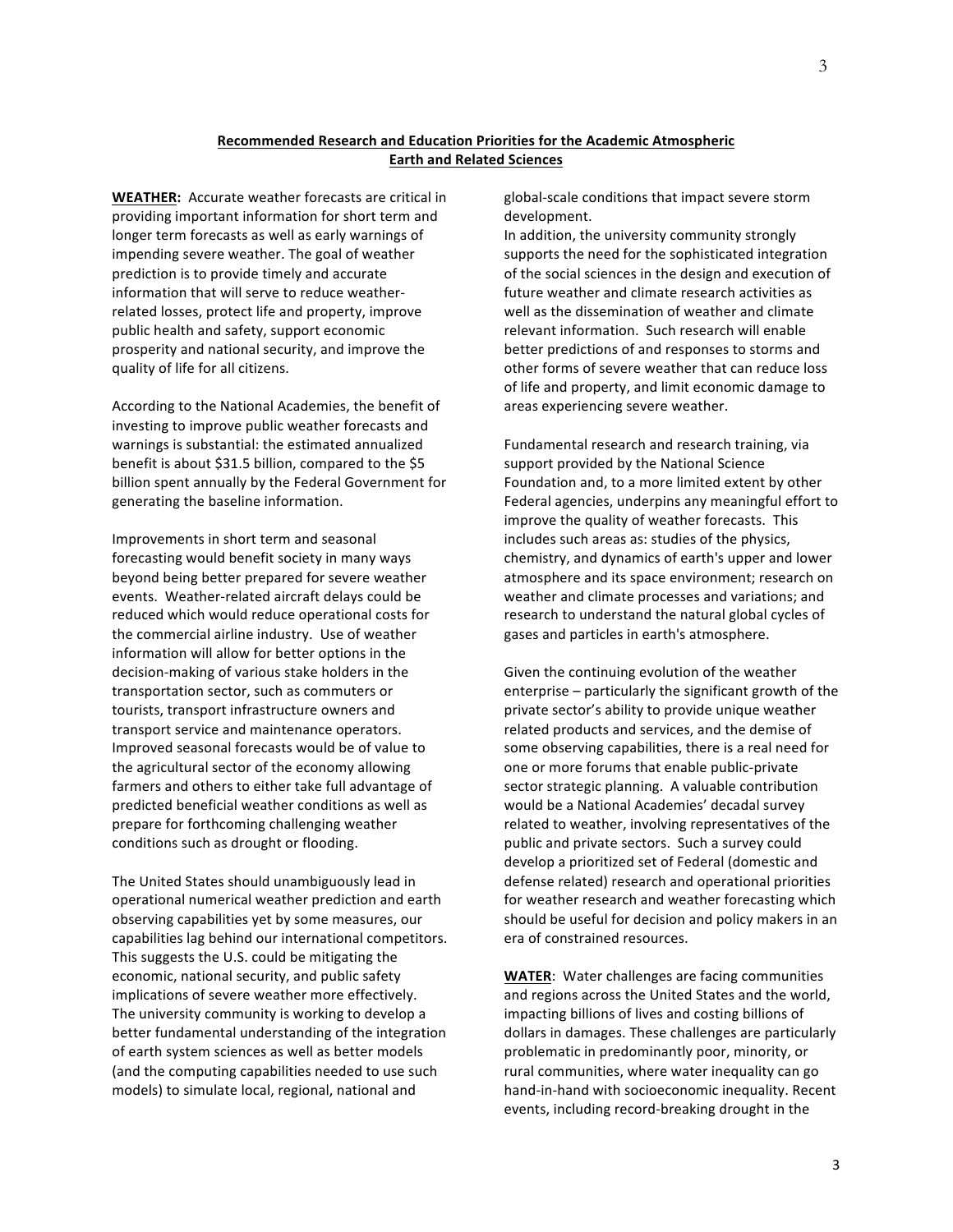West, severe flooding in the Southeast, and the water-quality crisis in Flint, MI, have elevated a national dialogue on the state of our Nation's water quality, resources and infrastructure. This dialogue is increasingly important as a growing population and changing climate continue to exacerbate these water challenges. Issues related to water quality, energy production, water resource management, and water infrastructure are even more challenging in developing countries. Accordingly, we must work together to build a sustainable water future—one in which everyone has access to the safe, clean, and affordable water they need, when and where they need it. 

Weather and climate models are fundamental for understanding the earth's water cycle and issues related to availability, quality, water resource management, energy production, flooding, and drought. One focus of water research is to reduce uncertainty through improved understanding and integration of the water cycle in weather and climate models. Another component of the effort is the examination of the impact of climate change on water systems, and to determine potential effects on water management policy.

Research support is needed in areas related to improving modeling that will deliver more timely and detailed flooding forecasts. Water managers and planners need advancements in estimating snowpack and stream flow that will provide more information about spring runoff, flooding, and municipal water supply availability. Research that will result in reliable drought forecasting a year or more in advance would give the government and private sector the time and information to prepare accordingly. 

Changing precipitation patterns and growing populations have made the regions, such as the Southwest, increasingly vulnerable to water shortages and drought. Science is needed to improve flood forecasts and anticipate drought far in advance. Research can facilitate the improvement of the nation's existing urban water systems through the development of innovative water technologies, management tools and systems-level analysis. Urban water management would benefit from a set of decision-support tools that will allow utilities to quantify regional urban water resiliency and sustainability; promote the diversification of urban water supply portfolios by enabling virtual trading in

regions with shared water resources; and support integrated management of water reuse and storm water recharge systems.

A complete understanding of the water system requires an approach that extends beyond the atmosphere to include how the earth's water system is linked with climate change, land use and ecosystems.

**CLIMATE:** Today's global climate changes are having a noticeable impact via heat waves, extended drought, wildfires, migration of disease-carrying insects and pests, warming oceans, and other events. Global climate change has already had observable effects on the environment. Glaciers have shrunk, ice on rivers and lakes is breaking up earlier, plant and animal ranges have shifted and trees are flowering sooner. Effects that scientists had predicted in the past would result from global climate change are now occurring: loss of sea ice, accelerated sea level rise and longer, more intense heat waves.

Global climate change is projected to continue to change over this century and beyond. The magnitude of climate change beyond the next few decades depends primarily on the amount of heattrapping gases emitted globally, and how sensitive the earth's climate is to those emissions. Temperatures will continue to rise. Because humaninduced warming is superimposed on a naturally varying climate, the temperature rise has not been, and will not be, uniform across the country or throughout the world thus impacting different regions in different ways. Frost-free and growing seasons will lengthen impacting world-wide agricultural food production.

Changes in precipitation patterns will continue. For example, more winter and spring precipitation is projected for the northern United States, and less for the Southwest, over the course of this century. More extensive droughts and heat waves are expected to occur and severe storms, such as hurricanes and typhoons are expected to become stronger and more intense. Sea level rise could increase anywhere from 1 to 4 feet by 2100 depending on the location. Sea level rise has national security implications for relevant coastal facilities and may also contribute to societal unrest in developing countries.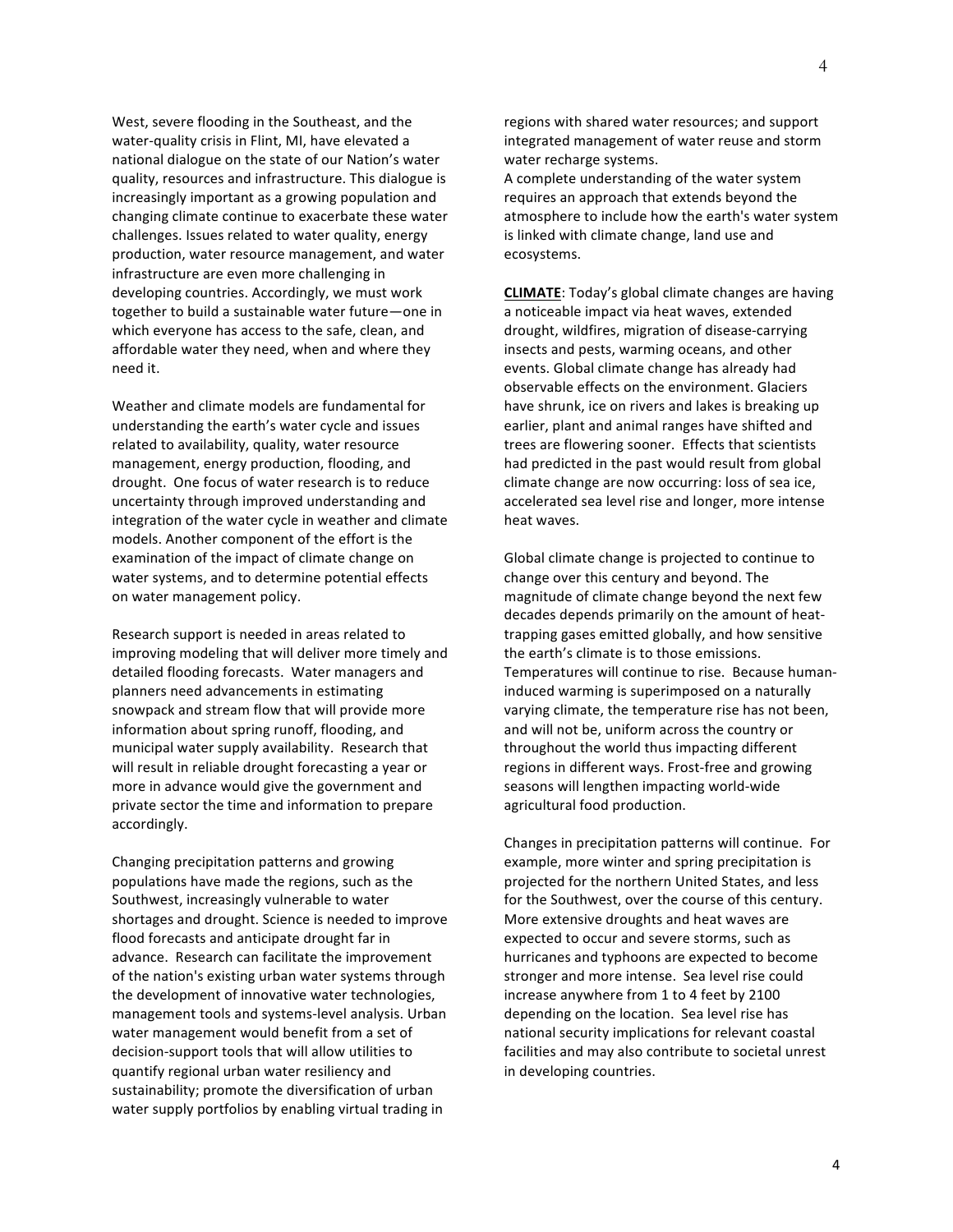As a public policy issue, global climate change presents a number of key issues: climate is changing; people are causing climate to change; the societal consequences of climate change are highly uncertain but include the potential for serious impacts; and there are numerous policy options for climate change risk management. Global climate change risk management approaches generally fall into the following categories: mitigation; adaptation; geoengineering or climate engineering; and knowledge-base expansion—efforts to learn and understand more about the climate system, which can help support proactive risk management.

Comprehensive global climate change risk management includes a combination of policy responses. However, policy choices necessarily integrate both objective information about the climate system and our relationship with it, and subjective value judgments such as whether we are more averse to the risks of changes in climate or the policy responses, the ways we assess issues of fairness among nations and peoples, and the consideration we give to cultural heritage or nonhuman species. This creates a complex and often contentious risk management challenge.

Nevertheless, understanding global climate change is critical to this country's and the world's welfare. Fundamental use-inspired research, made possible by cutting-edge tools for collecting and analyzing data, can provide the knowledge that governments, businesses, and communities need as they address the climate-related changes that pose growing risks to life, property, natural resources, and the economy. Research advances understanding of the interacting physical, chemical, biological, and societal components of the earth system; the vulnerability and resilience of its natural and human dimensions; and the means by which scientific knowledge can effectively inform responses to global change. Such research depends on sustained programmatic investments in multidisciplinary observations, process studies, and modeling. These foundational components of scientific inquiry require their own expertise, infrastructure, and planning horizons, but they ultimately work together to produce a more comprehensive and integrated understanding of global change.

AIR QUALITY: Air quality affects broad sectors of society, from human health to crop yields to enjoyment of our national parks. Particulate matter, in addition to ozone, triggers most air quality alerts

and health effects. Scientists are improving pollutant tracking and developing detailed air quality predictions. Research is also focused on developing detailed air quality forecasts days in advance. Improved forecasts offer the promise of significant benefits to society.

Additional work is needed regarding the development of modeling tools to characterize air quality and predict exposures at local to urban scales, regional to continental scales, and global to hemispheric scales; and the linkage of air modeling tools with modeling tools for other media (e.g. water) and development of an integrated multimedia modeling system. More than 110,000 people in the U.S. die each year due to outdoor air pollution, and the annual cost to the nation is estimated at nearly \$150 billion due to disease, missed work, and damage to crops and forests. Scientists are improving particulate matter and pollutant tracking, and developing detailed air quality predictions as both play an important role in improving modeling and forecasting.

**SPACE WEATHER:** Space weather can disrupt vital technology – both space based as well as ground based -- that forms the backbone of this country's economic vitality and national security, including satellite and airline operations, communications networks, navigation systems, and the electric power grid. Effective actions to prepare for space weather events require a better understanding of the sun-earth connection. Benchmarks will help government and industry assess the vulnerability of critical infrastructure, establish decision points and thresholds for action, understand risk, and provide points of reference to enable mitigation procedures and practices and to enhance response and recovery planning. 

Opportunity exists to improve the fundamental understanding of space weather and increase the accuracy, reliability, and timeliness of space-weather observations and forecasts (and related products and services). The underpinning science and observations will help drive advances in modeling capability and improve the quality of space-weather products and services. A better capacity to develop and transition the latest scientific and technological advances into space weather operations centers will enable an improved rate of forecast improvement.